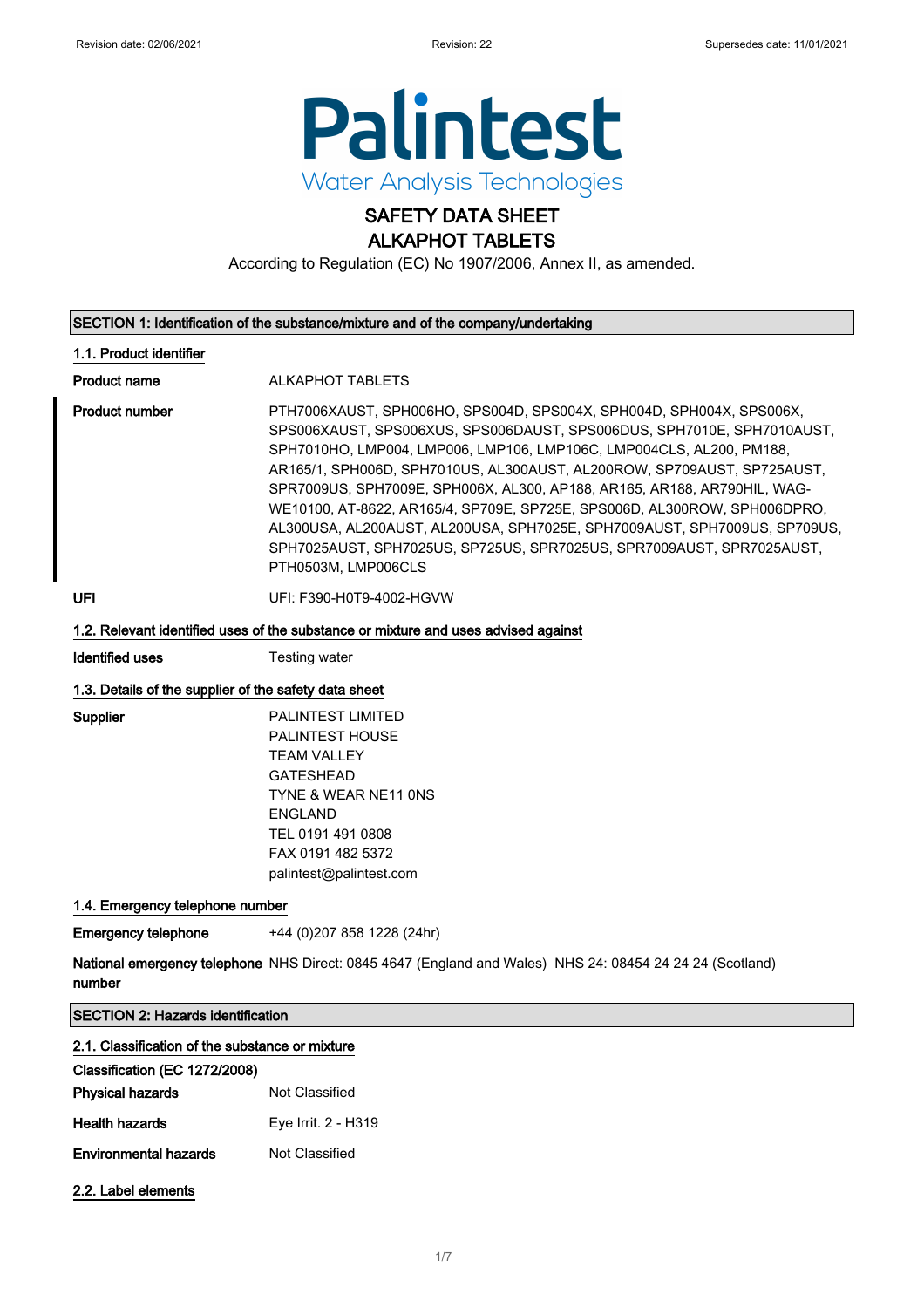# ALKAPHOT TABLETS

### Hazard pictograms



| Signal word                               | Warning                                                                                                                                                                                                                                                                                                                                                                    |
|-------------------------------------------|----------------------------------------------------------------------------------------------------------------------------------------------------------------------------------------------------------------------------------------------------------------------------------------------------------------------------------------------------------------------------|
| <b>Hazard statements</b>                  | H319 Causes serious eye irritation.                                                                                                                                                                                                                                                                                                                                        |
| <b>Precautionary statements</b>           | P264 Wash contaminated skin thoroughly after handling.<br>P280 Wear protective gloves/ protective clothing/ eye protection/ face protection.<br>P305+P351+P338 IF IN EYES: Rinse cautiously with water for several minutes. Remove<br>contact lenses, if present and easy to do. Continue rinsing.<br>P337+P313 If eye irritation persists: Get medical advice/ attention. |
| Supplementary precautionary<br>statements | P101 If medical advice is needed, have product container or label at hand.<br>P <sub>102</sub> Keep out of reach of children.<br>P103 Read label before use.<br>P501 Dispose of contents/ container in accordance with local regulations.                                                                                                                                  |

### 2.3. Other hazards

This product does not contain any substances classified as PBT or vPvB.

| <b>SECTION 3: Composition/information on ingredients</b> |                                                                                    |                                                      |
|----------------------------------------------------------|------------------------------------------------------------------------------------|------------------------------------------------------|
| 3.2. Mixtures                                            |                                                                                    |                                                      |
| <b>ADIPIC ACID</b>                                       |                                                                                    | 5-10%                                                |
| CAS number: 124-04-9                                     | EC number: 204-673-3                                                               | REACH registration number: 01-<br>2119457561-38-XXXX |
| Classification<br>Eye Irrit. 2 - H319                    |                                                                                    |                                                      |
| SODIUM DODECYL SULFATE                                   |                                                                                    | 2%                                                   |
| CAS number: 151-21-3                                     | EC number: 205-788-1                                                               | REACH registration number: 01-<br>2119489461-32-XXXX |
| Classification                                           |                                                                                    |                                                      |
| Flam, Sol. 1 - H228<br>Acute Tox. 4 - H302               |                                                                                    |                                                      |
| Acute Tox. 4 - H332                                      |                                                                                    |                                                      |
| Skin Irrit. 2 - H315                                     |                                                                                    |                                                      |
| Eye Dam. 1 - H318                                        |                                                                                    |                                                      |
| <b>STOT SE 3 - H335</b>                                  |                                                                                    |                                                      |
| Aquatic Chronic 3 - H412                                 |                                                                                    |                                                      |
|                                                          | The Full Text for all R-Phrases and Hazard Statements are Displayed in Section 16. |                                                      |
| <b>SECTION 4: First aid measures</b>                     |                                                                                    |                                                      |

| 4.1. Description of first aid measures |                                                                                                                           |  |
|----------------------------------------|---------------------------------------------------------------------------------------------------------------------------|--|
| General information                    | Treat symptomatically.                                                                                                    |  |
| <b>Inhalation</b>                      | Remove affected person from source of contamination. Move affected person to fresh air at<br>once. Get medical attention. |  |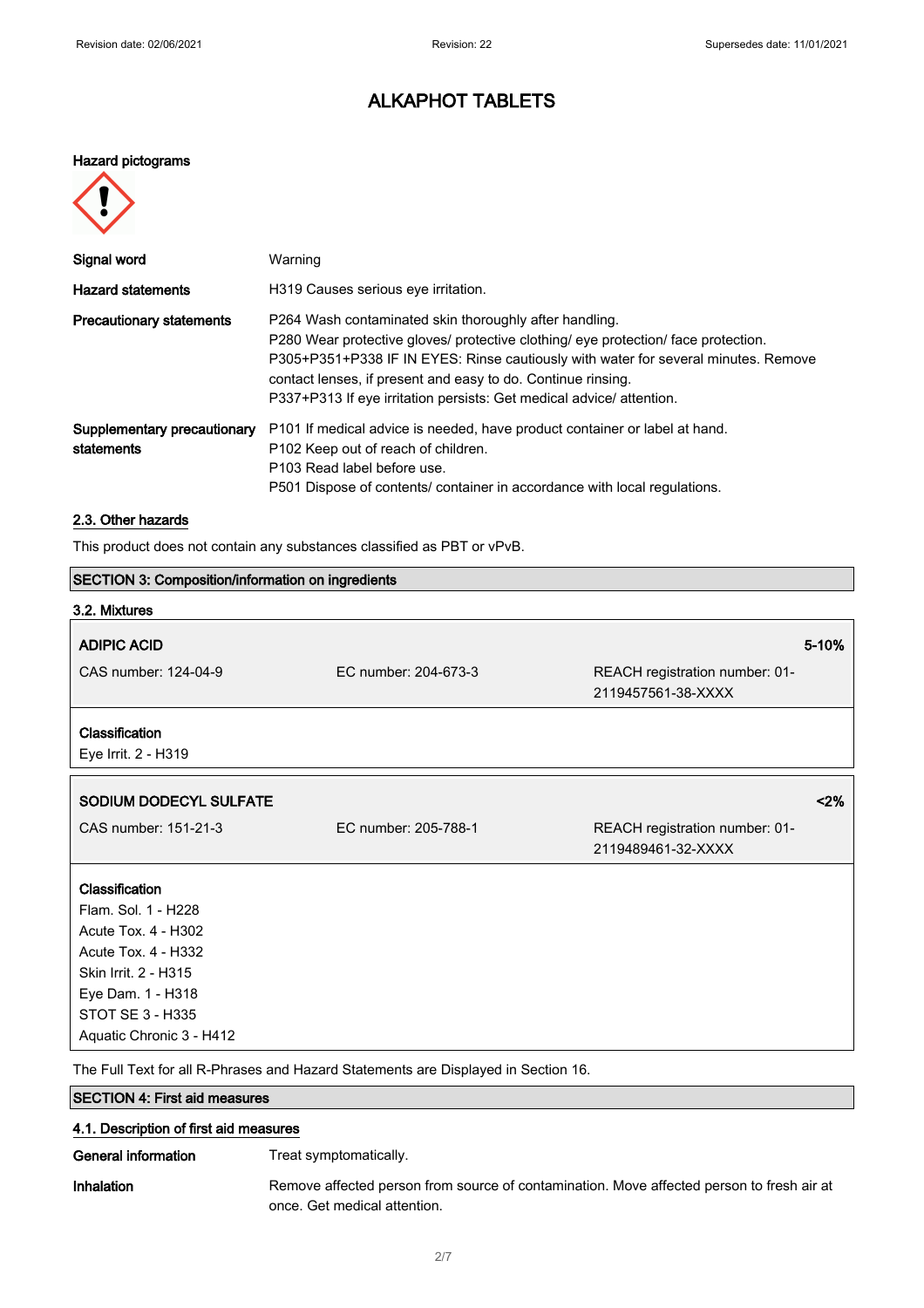| Ingestion                                                  | Rinse mouth thoroughly with water. Get medical attention if any discomfort continues.                                                                                                                                                                                                                                                                                                                                        |
|------------------------------------------------------------|------------------------------------------------------------------------------------------------------------------------------------------------------------------------------------------------------------------------------------------------------------------------------------------------------------------------------------------------------------------------------------------------------------------------------|
| <b>Skin contact</b>                                        | Remove affected person from source of contamination. Remove contaminated clothing. Wash<br>skin thoroughly with soap and water. Get medical attention if irritation persists after washing.                                                                                                                                                                                                                                  |
| Eye contact                                                | Remove any contact lenses and open eyelids wide apart. Continue to rinse for at least 15<br>minutes. Get medical attention if irritation persists after washing.                                                                                                                                                                                                                                                             |
|                                                            | 4.2. Most important symptoms and effects, both acute and delayed                                                                                                                                                                                                                                                                                                                                                             |
| <b>General information</b>                                 | The severity of the symptoms described will vary dependent on the concentration and the<br>length of exposure.                                                                                                                                                                                                                                                                                                               |
| Inhalation                                                 | Irritation of nose, throat and airway.                                                                                                                                                                                                                                                                                                                                                                                       |
| Ingestion                                                  | May cause discomfort if swallowed.                                                                                                                                                                                                                                                                                                                                                                                           |
| Skin contact                                               | Skin irritation.                                                                                                                                                                                                                                                                                                                                                                                                             |
| Eye contact                                                | May cause severe eye irritation.                                                                                                                                                                                                                                                                                                                                                                                             |
|                                                            | 4.3. Indication of any immediate medical attention and special treatment needed                                                                                                                                                                                                                                                                                                                                              |
| Notes for the doctor                                       | Treat symptomatically.                                                                                                                                                                                                                                                                                                                                                                                                       |
| <b>SECTION 5: Firefighting measures</b>                    |                                                                                                                                                                                                                                                                                                                                                                                                                              |
| 5.1. Extinguishing media                                   |                                                                                                                                                                                                                                                                                                                                                                                                                              |
| Suitable extinguishing media                               | Use fire-extinguishing media suitable for the surrounding fire.                                                                                                                                                                                                                                                                                                                                                              |
| 5.2. Special hazards arising from the substance or mixture |                                                                                                                                                                                                                                                                                                                                                                                                                              |
| <b>Hazardous combustion</b><br>products                    | No known hazardous decomposition products.                                                                                                                                                                                                                                                                                                                                                                                   |
| 5.3. Advice for firefighters                               |                                                                                                                                                                                                                                                                                                                                                                                                                              |
| Protective actions during<br>firefighting                  | No specific firefighting precautions known.                                                                                                                                                                                                                                                                                                                                                                                  |
| <b>SECTION 6: Accidental release measures</b>              |                                                                                                                                                                                                                                                                                                                                                                                                                              |
|                                                            | 6.1. Personal precautions, protective equipment and emergency procedures                                                                                                                                                                                                                                                                                                                                                     |
| Personal precautions                                       | Wear protective clothing as described in Section 8 of this safety data sheet.                                                                                                                                                                                                                                                                                                                                                |
| 6.2. Environmental precautions                             |                                                                                                                                                                                                                                                                                                                                                                                                                              |
| <b>Environmental precautions</b>                           | Not considered to be a significant hazard due to the small quantities used. However, large or<br>frequent spills may have hazardous effects on the environment.                                                                                                                                                                                                                                                              |
| 6.3. Methods and material for containment and cleaning up  |                                                                                                                                                                                                                                                                                                                                                                                                                              |
| Methods for cleaning up                                    | Avoid generation and spreading of dust. Collect and place in suitable waste disposal<br>containers and seal securely. Label the containers containing waste and contaminated<br>materials and remove from the area as soon as possible. Flush contaminated area with plenty<br>of water. Wear suitable protective equipment, including gloves, goggles/face shield, respirator,<br>boots, clothing or apron, as appropriate. |
| 6.4. Reference to other sections                           |                                                                                                                                                                                                                                                                                                                                                                                                                              |
| Reference to other sections                                | Wear protective clothing as described in Section 8 of this safety data sheet.                                                                                                                                                                                                                                                                                                                                                |
| <b>SECTION 7: Handling and storage</b>                     |                                                                                                                                                                                                                                                                                                                                                                                                                              |

### 7.1. Precautions for safe handling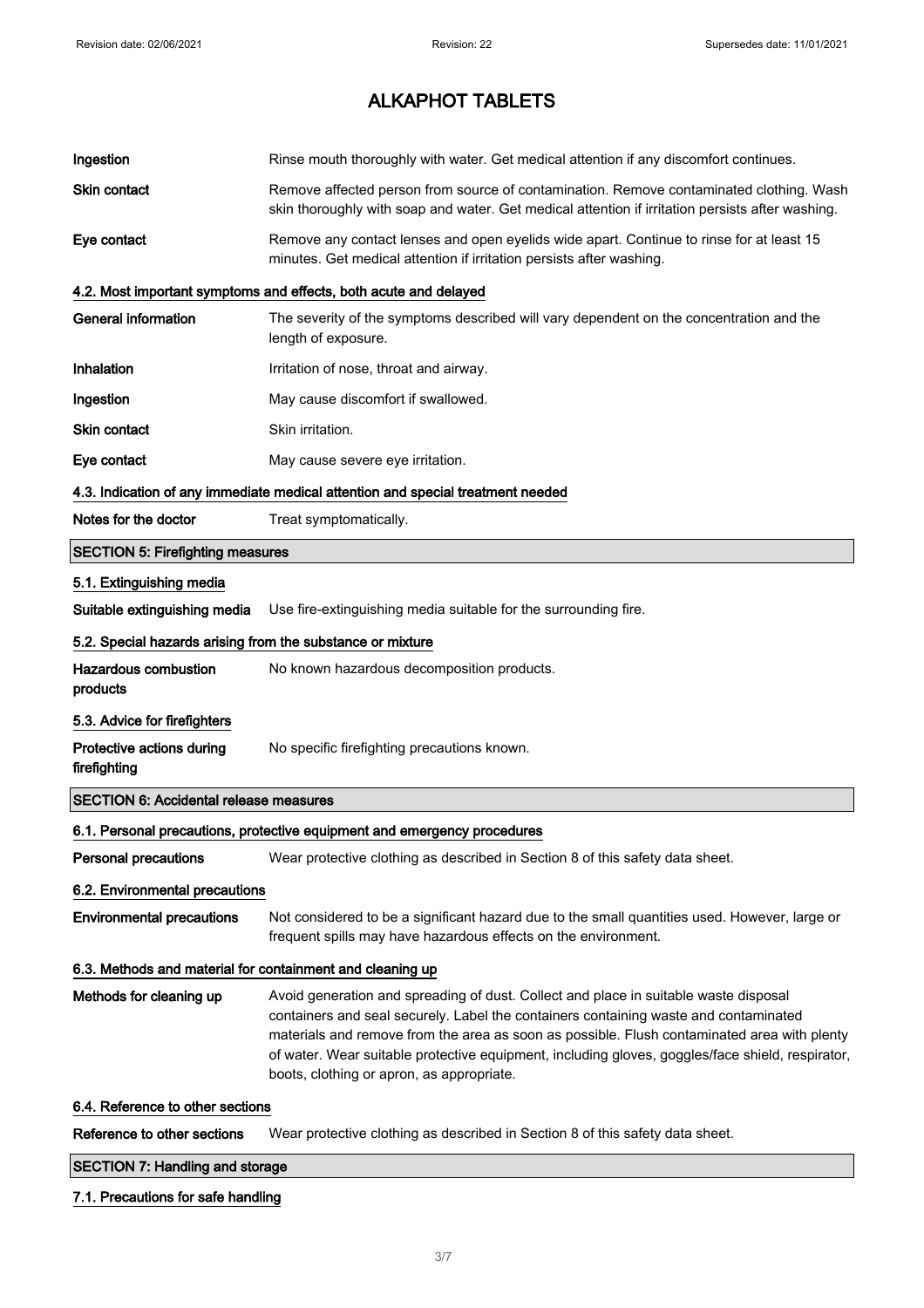| <b>Usage precautions</b>                                   | Good personal hygiene procedures should be implemented. Avoid inhalation of dust and<br>contact with skin and eyes.                                                                                        |
|------------------------------------------------------------|------------------------------------------------------------------------------------------------------------------------------------------------------------------------------------------------------------|
|                                                            | 7.2. Conditions for safe storage, including any incompatibilities                                                                                                                                          |
| <b>Storage precautions</b>                                 | Store in tightly-closed, original container in a dry, cool and well-ventilated place. Keep<br>separate from food, feedstuffs, fertilisers and other sensitive material.                                    |
| 7.3. Specific end use(s)                                   |                                                                                                                                                                                                            |
| Specific end use(s)                                        | The identified uses for this product are detailed in Section 1.2.                                                                                                                                          |
| <b>SECTION 8: Exposure controls/Personal protection</b>    |                                                                                                                                                                                                            |
| 8.1. Control parameters                                    |                                                                                                                                                                                                            |
| Ingredient comments                                        | No exposure limits known for ingredient(s).                                                                                                                                                                |
| 8.2. Exposure controls                                     |                                                                                                                                                                                                            |
| Protective equipment                                       |                                                                                                                                                                                                            |
| Eye/face protection                                        | Eyewear complying with an approved standard should be worn if a risk assessment indicates<br>eye contact is possible. The following protection should be worn: Dust-resistant, chemical<br>splash goggles. |
| Hand protection                                            | Wear protective gloves. It is recommended that gloves are made of the following material:<br>Nitrile rubber.                                                                                               |
| Other skin and body<br>protection                          | Wear appropriate clothing to prevent any possibility of skin contact.                                                                                                                                      |
| Hygiene measures                                           | No specific hygiene procedures recommended but good personal hygiene practices should<br>always be observed when working with chemical products.                                                           |
| <b>Respiratory protection</b>                              | If ventilation is inadequate, suitable respiratory protection must be worn.                                                                                                                                |
| <b>SECTION 9: Physical and chemical properties</b>         |                                                                                                                                                                                                            |
| 9.1. Information on basic physical and chemical properties |                                                                                                                                                                                                            |
| Appearance                                                 | Solid                                                                                                                                                                                                      |
| Colour                                                     | Beige.                                                                                                                                                                                                     |
| Odour                                                      | Odourless.                                                                                                                                                                                                 |
| Solubility(ies)                                            | Soluble in water.                                                                                                                                                                                          |
| 9.2. Other information                                     |                                                                                                                                                                                                            |
| Other information                                          | No data available.                                                                                                                                                                                         |
| <b>SECTION 10: Stability and reactivity</b>                |                                                                                                                                                                                                            |
| 10.1. Reactivity                                           |                                                                                                                                                                                                            |
| Reactivity                                                 | There are no known reactivity hazards associated with this product.                                                                                                                                        |
| 10.2. Chemical stability                                   |                                                                                                                                                                                                            |
| <b>Stability</b>                                           | Stable under the prescribed storage conditions.                                                                                                                                                            |
| 10.3. Possibility of hazardous reactions                   |                                                                                                                                                                                                            |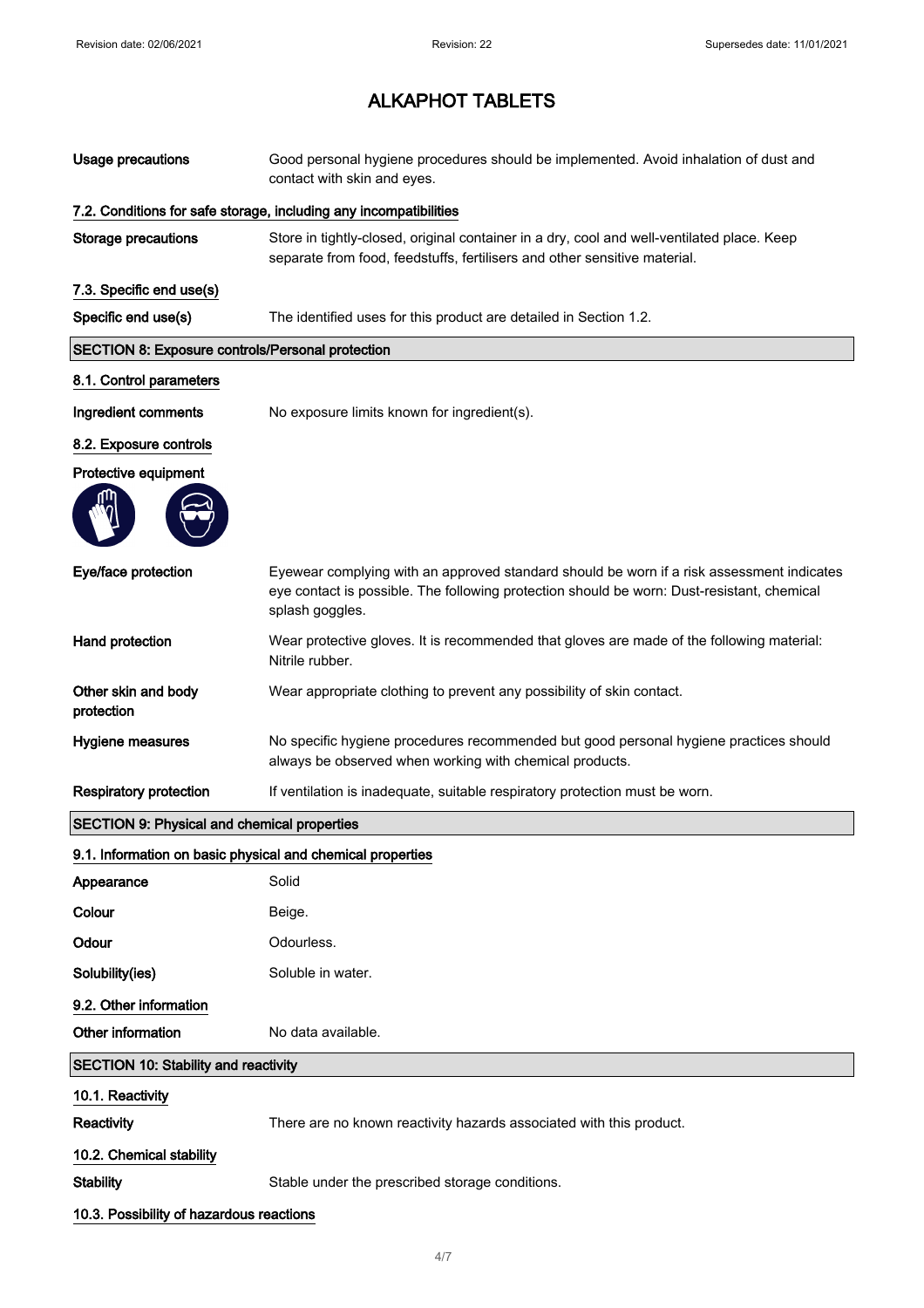| Possibility of hazardous<br>reactions        | No data available.                                                                                                  |
|----------------------------------------------|---------------------------------------------------------------------------------------------------------------------|
| 10.4. Conditions to avoid                    |                                                                                                                     |
| <b>Conditions to avoid</b>                   | There are no known conditions that are likely to result in a hazardous situation.                                   |
| 10.5. Incompatible materials                 |                                                                                                                     |
| Materials to avoid                           | No specific material or group of materials is likely to react with the product to produce a<br>hazardous situation. |
| 10.6. Hazardous decomposition products       |                                                                                                                     |
| Hazardous decomposition<br>products          | No known hazardous decomposition products.                                                                          |
| <b>SECTION 11: Toxicological information</b> |                                                                                                                     |
| 11.1. Information on toxicological effects   |                                                                                                                     |
| <b>Toxicological effects</b>                 | May be harmful if swallowed. May be harmful if inhaled.                                                             |
| Other health effects                         | Causes serious eye irritation. May cause skin irritation. May cause respiratory irritation.                         |
| Acute toxicity - oral<br>Summary             | May be harmful if swallowed.                                                                                        |
| ATE oral (mg/kg)                             | 67,796.61                                                                                                           |
| Acute toxicity - dermal<br>Summary           | May cause skin irritation.                                                                                          |
| Acute toxicity - inhalation                  |                                                                                                                     |
| Summary                                      | May be harmful if inhaled. May cause respiratory irritation.                                                        |
| ATE inhalation (dusts/mists<br>mg/l)         | 84.75                                                                                                               |
| Skin corrosion/irritation<br>Summary         | May cause skin irritation.                                                                                          |
| Serious eye damage/irritation<br>Summary     | Causes serious eye irritation.                                                                                      |
| Carcinogenicity<br>Summary                   | No information available.                                                                                           |
| Reproductive toxicity<br>Summary             | No information available.                                                                                           |
| Inhalation                                   | May be harmful if inhaled. May cause respiratory irritation.                                                        |
| Ingestion                                    | May be harmful if swallowed.                                                                                        |
| Skin contact                                 | May cause skin irritation.                                                                                          |
| Eye contact                                  | Causes serious eye irritation.                                                                                      |
| <b>SECTION 12: Ecological information</b>    |                                                                                                                     |

Ecotoxicity There are no data on the ecotoxicity of this product. However, large or frequent spills may have hazardous effects on the environment.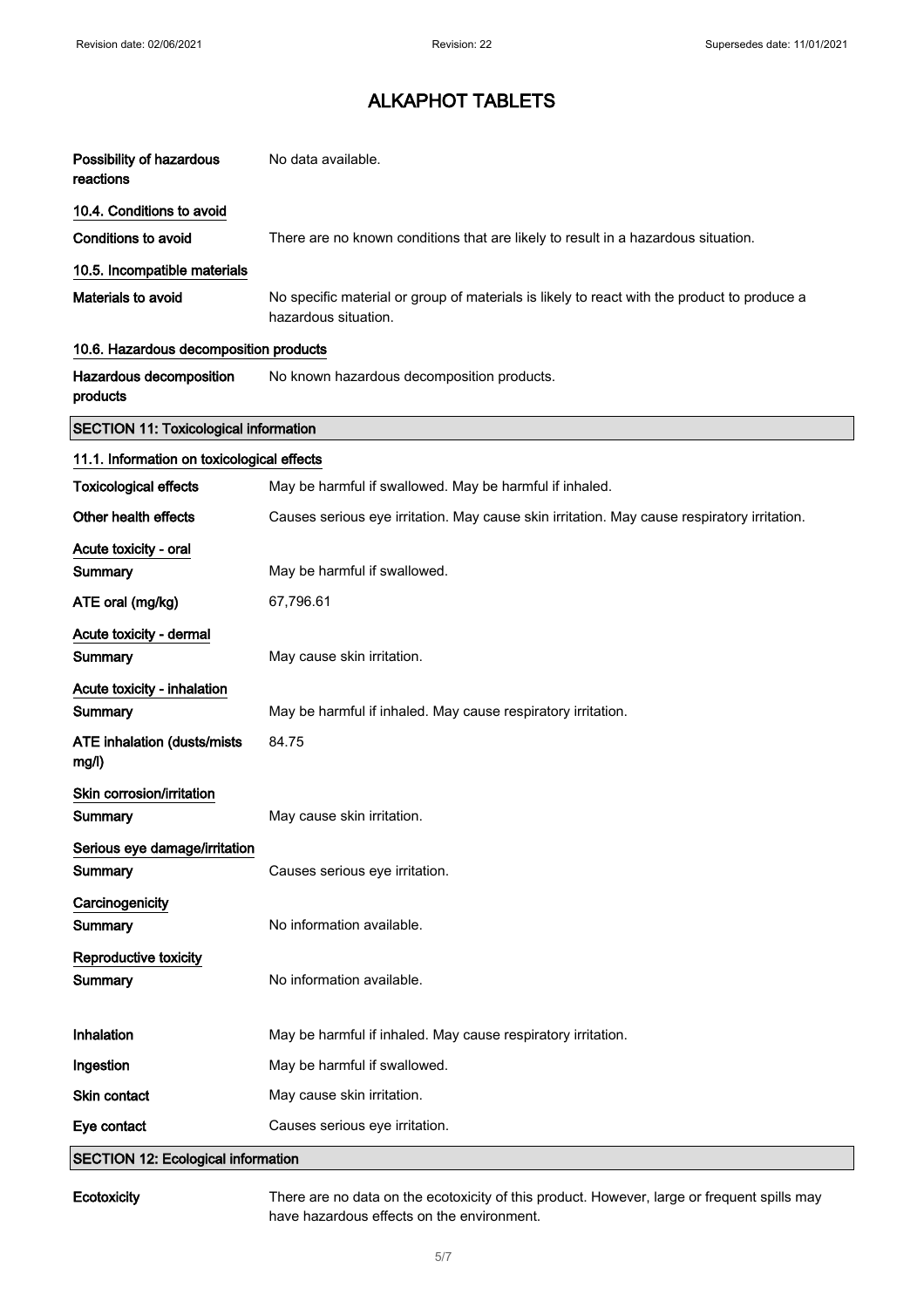| 12.1. Toxicity                                                                                 |                                                                                                                                |
|------------------------------------------------------------------------------------------------|--------------------------------------------------------------------------------------------------------------------------------|
| <b>Toxicity</b>                                                                                | No data available.                                                                                                             |
| 12.2. Persistence and degradability                                                            |                                                                                                                                |
| Persistence and degradability No data available.                                               |                                                                                                                                |
| 12.3. Bioaccumulative potential                                                                |                                                                                                                                |
| <b>Bioaccumulative potential</b>                                                               | No data available on bioaccumulation.                                                                                          |
| 12.4. Mobility in soil                                                                         |                                                                                                                                |
| <b>Mobility</b>                                                                                | The product is soluble in water.                                                                                               |
| 12.5. Results of PBT and vPvB assessment                                                       |                                                                                                                                |
| <b>Results of PBT and vPvB</b><br>assessment                                                   | This substance is not classified as PBT or vPvB according to current EU criteria.                                              |
| 12.6. Other adverse effects                                                                    |                                                                                                                                |
| Other adverse effects                                                                          | None known.                                                                                                                    |
| <b>SECTION 13: Disposal considerations</b>                                                     |                                                                                                                                |
| 13.1. Waste treatment methods                                                                  |                                                                                                                                |
| Disposal methods                                                                               | Dispose of waste to licensed waste disposal site in accordance with the requirements of the<br>local Waste Disposal Authority. |
| <b>SECTION 14: Transport information</b>                                                       |                                                                                                                                |
| General                                                                                        | The product is not covered by international regulations on the transport of dangerous goods<br>(IMDG, IATA, ADR/RID).          |
| 14.1. UN number                                                                                |                                                                                                                                |
| Not applicable.                                                                                |                                                                                                                                |
| 14.2. UN proper shipping name                                                                  |                                                                                                                                |
| Not applicable.                                                                                |                                                                                                                                |
| 14.3. Transport hazard class(es)                                                               |                                                                                                                                |
| No transport warning sign required.                                                            |                                                                                                                                |
| 14.4. Packing group                                                                            |                                                                                                                                |
| Not applicable.                                                                                |                                                                                                                                |
| 14.5. Environmental hazards                                                                    |                                                                                                                                |
| Environmentally hazardous substance/marine pollutant<br>No.                                    |                                                                                                                                |
| 14.6. Special precautions for user                                                             |                                                                                                                                |
| Not applicable.                                                                                |                                                                                                                                |
|                                                                                                | 14.7. Transport in bulk according to Annex II of MARPOL and the IBC Code                                                       |
| Transport in bulk according to Not applicable.<br>Annex II of MARPOL 73/78<br>and the IBC Code |                                                                                                                                |
| <b>SECTION 15: Regulatory information</b>                                                      |                                                                                                                                |
|                                                                                                |                                                                                                                                |